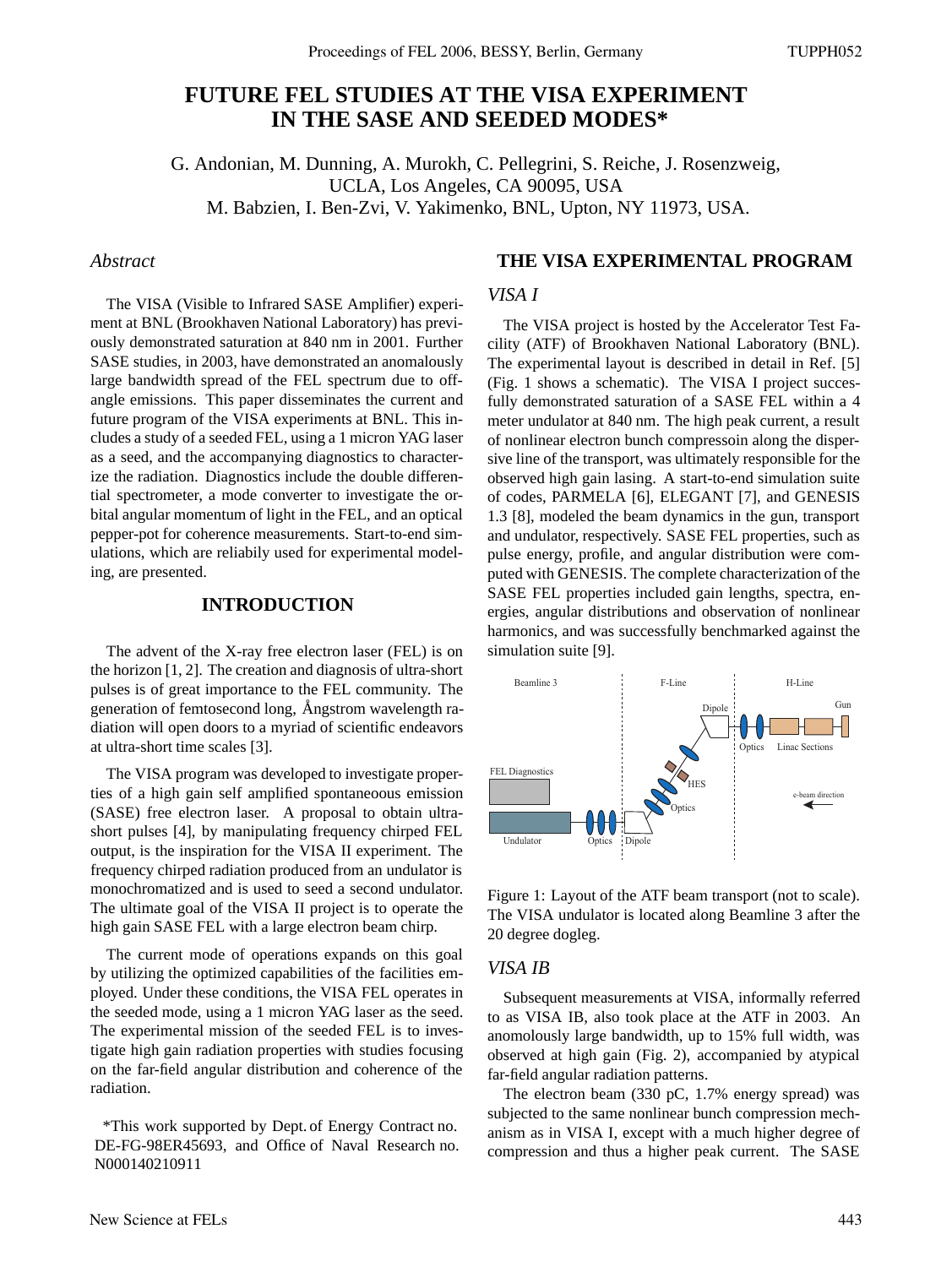

Figure 2: Sample shot of observed SASE FEL spectrum displays an anomalously large bandwidth.

FEL output (2  $\mu$ J average energy), was extremely stable and insensitive to RF and laser timing jitter. The spectrum is notable for a characteristic double peak structure, accompanied by a mean bandwidth value of 12% full width (greater than 100 nm), as seen in Fig. 2.

GENESIS simulations reproduced the features of the radiation (large bandwidth and double spiked structure). After transport, the electron beam displayed a highly nonlinear longitudinal phase space. The secondary spike was due to amplification of an off-axis mode. The mode was excited by the non-ideal centroid and envelope motion of the beam through the undulator's quadrupole focusing lattice. The lasing core of the beam was mismatched to the undulator focusing lattice yielding significant excursions in beam size in both transverse planes. Additional transverse motion causes a red-shift in the radiated wavelength and amplification of the off-axis modes [10].



Figure 3: SASE FEL power spectrum obtained from GEN-ESIS. The large bandwidth and the double hump feature observed in measurements were reproduced with simulations.

**Double Differential Spectrometer** The double differential spectrometer is diagnostic developed to unfold the relationships between frequency and angle of the FEL radiation. A slice of the FEL ouput is passed through graduated slits, then focused onto a set gratings (1200 in*−*<sup>1</sup>). The resulting image displays the photon beam with frequency along one axis, and transverse angle along the other axis,

and is a direct study of the intensity of the beam presented in the familiar form,  $\frac{d^2 I}{d\omega d\theta_y}$ .

Raw data from a preliminary prototype of this diagnostic is presented in Fig. 4. The overall parabolic structure of the beam, from red shifting, in  $(\theta, \omega)$  space is evident, with even richer multi-mode patterns also present. Upgraded GENESIS post-processing tools were used to further understand this data and indeed displayed the parabolic structures along with the presence of higher order modes.



Figure 4: The parabolic structure (left) is evident in the images from the double differential spectrometer, where the angle is represented along the horizontal axis and the frequency along the vertical. Richer structures have also been observed (right).

**Far-field Angular Distribution** This far-field angular distribution measurement was made by propagating the output radiation, without optical focusing, to a screen located 3 m (10  $Z_R$ ) downstream. Observed patterns were hollow in nature, like previous VISA results, except more pronounced in angle (with spiral shaped patterns accompanying the hollow modes). The helicity of this patterns will be studied via a mode converter.



Figure 5: Far-field angular distribution profiles display an atypical spirality and helicity (a,b); superimposed with a reference alignment laser (c).

#### *Chirped Beam FEL*

The goal of the VISA II experiment is to inject a linearly chirped electron beam into the undulator to produce frequency chirped SASE FEL radiation. The bunch compression mechanism facilitates high-gain lasing, however, it restricts the management of beam properties through transport. Preservation of the electron beam chirp applied at the linac will be accomplished by the manipulation of nonlinear longitudinal compression by the addition of sextupole magnets placed at high horizontal dispersion points. The sextupoles will mitigate second order effects, particularly by diminishing the  $T_{566}$  element, of the transport matrix, to a negligible value [11]. Three sextupoles have been installed and commissioned at the ATF.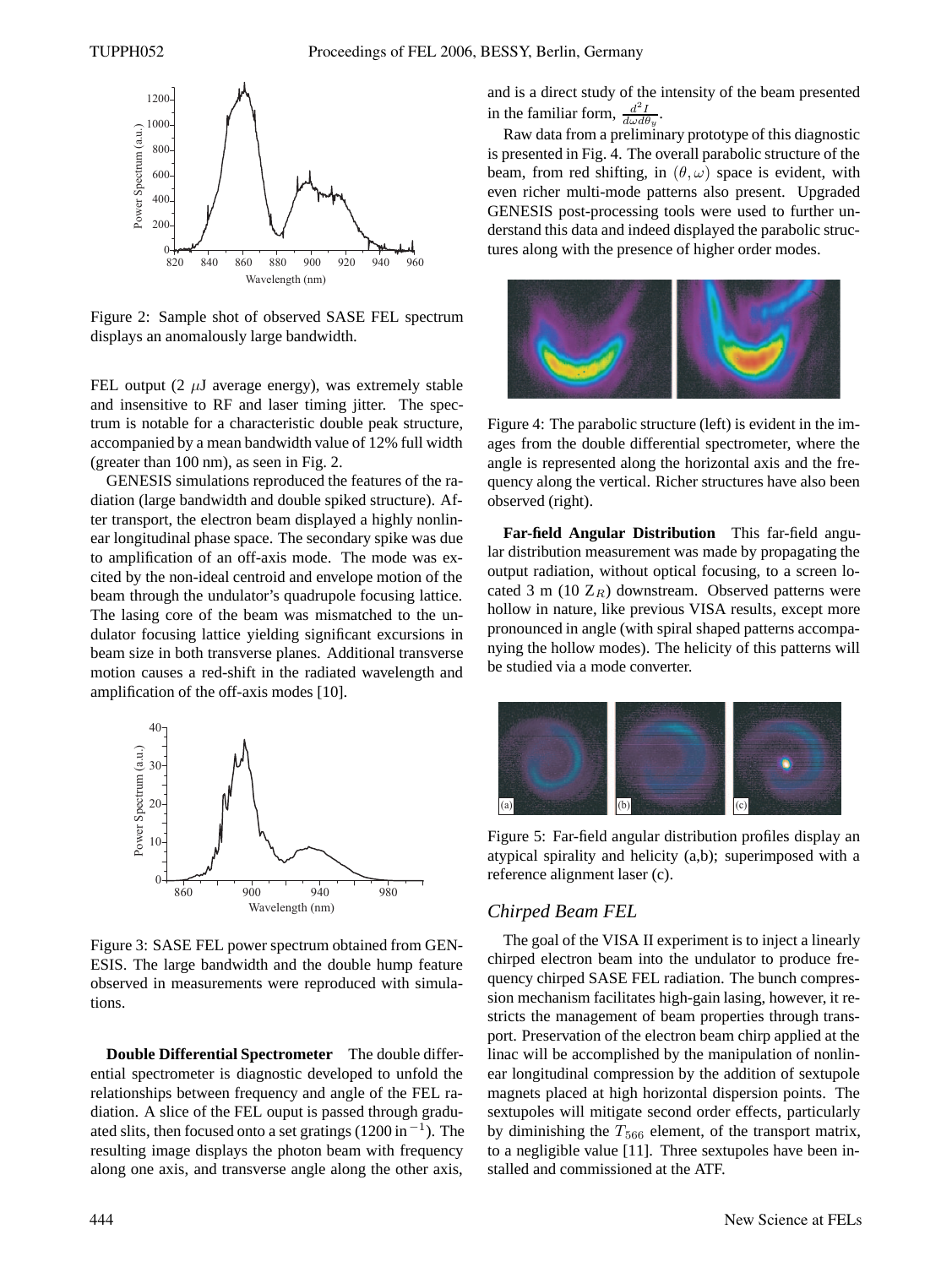**Frequency Resolved Optical Gating** A frequency resolved optical gating (FROG) [12] system will be used to measure the frequency chirped, short pulse radiation. This method was successfully used elsewhere, to measure both the amplitude and phase of the radiation [13].

The frequency resolution of the FROG spectrogram is a concern at the VISA experiment. The diagnostic system is constrained by the doubling crystal and can not adequately resolve the radiation expected from the VISA II FEL. The thick lens must be replaced by a thin lens to increase the resolution; a dedicated spectrometer must be added to compensate for the loss of functionality of the thin lens. The CCD camera (several megapixel) must be able to cover a large range of wavelengths to resolve the observed bandwidth.

GENESIS outputs for the chirped beam case show a clear effect for idealized beam shapes and have been analyzed for varying degrees of chirp. Indeed, the inversion algorithm is robust enough to handle other exotic shapes and patterns which have been simulated and reconstructed via the commercial FROG software (Femtosoft) for the VISA II experiment. Fig. 6 shows an example of a spectrogram obtained from GENESIS for the running conditions of the VISA II FEL. This structure shows the complex nature of the FEL pulse, which is expected to contain several spikes. This longitudinal pulse profile was retrieved when the spectrogram was analyzed with the FROG reconstruction algorithm.



Figure 6: Spectrogram (with frequency along the vertical axis and time delay along the horizontal) of the expected radiation from the VISA II experiment. Further processing of this spectrogram has yielded the longitudinal profile of the pulse used in simulations.

**Mode Converter** The investigation of hollow mode and spiral shaped far-field angular radiation patterns at VISA is conducted with the introduction of a diagnostic mode converter. The mode converter is designed to transform light with planar polarization to circular polarization, and vice versa [14]. The  $\pi/2$  mode converter is constructed of two cylindrical lenses, separated by a distance of  $d = \sqrt{2}f$ , and the resultant light will have distinct observable properties. This data will yield insight into the underpinnings of the unusual angular distribution patterns observed throughout the tenure of the VISA program. The cylindrical lenses for the mode converter have been setup and will be placed in the diagnostic station downstream of the undulator.

**Polarizer** The VISA project will also examine the study of coherent transition undulator radiation [15], the radiation emitted by the electron bunch as it passes through the entrance and exit of the undulator, due to the change in longitudinal velocity. Theoretically, the radiation is radially polarized, describing yet another possible explanation for the helicity of the observed far-field patterns from the planar undulator at VISA. The quantization of this effect requires minimal alteration of already existing diagnostics with the addition of grid polarizers to determine the polarization of the radiation. The effects of coherent transition radiation, from the electron beam striking a metal mirror, will have to be addressed (by the placement of a kicker magnet) before useful data is recovered from this measurement.

#### **SEEDED FEL MEASUREMENTS**

The results of the far-field angular distribution patterns at the VISA experiment have motivated further studies of the FEL in the seeded regime. The seeding pulse (a 1 micron YAG laser) will establish transverse and longitudinal coherence of the FEL (low bandwidth, high brightness). Such a radiation source will provide a short Rayleigh length FEL beam.

Further motivation for seeded FEL studies arises from controlling and managing the high power FEL in the farfield. Increasing the emission angles will decrease the intensity in the far-field (hollow modes) which will be technically useful in delivering high power radiation with minimal damage to sensitive optical elements.

The proposed experiment involves the VISA undulator with the ATF YAG laser as a seed. The YAG laser (1064 nm) serves as the drive laser for the photoelectron beam at the ATF and some its energy is transported to the experimental hall for deposition into the VISA undulator. A longitudinal delay line is currently being used to ensure adequate timing overlap with the electron beam and seed laser. The electron beam energy for the seeded FEL operations is lowered to 61 MeV to account for the higher wavelength operations

The experiments that will be carried out revolve around the detuning parameter of the FEL. Start-to-end simulations have been conducted for ideal and virtual particle sets. The results of the far-field angular distribution patters are presented in Fig. 7. It is apparent that detuning the electron beam indeed changes the angles and produces hollow